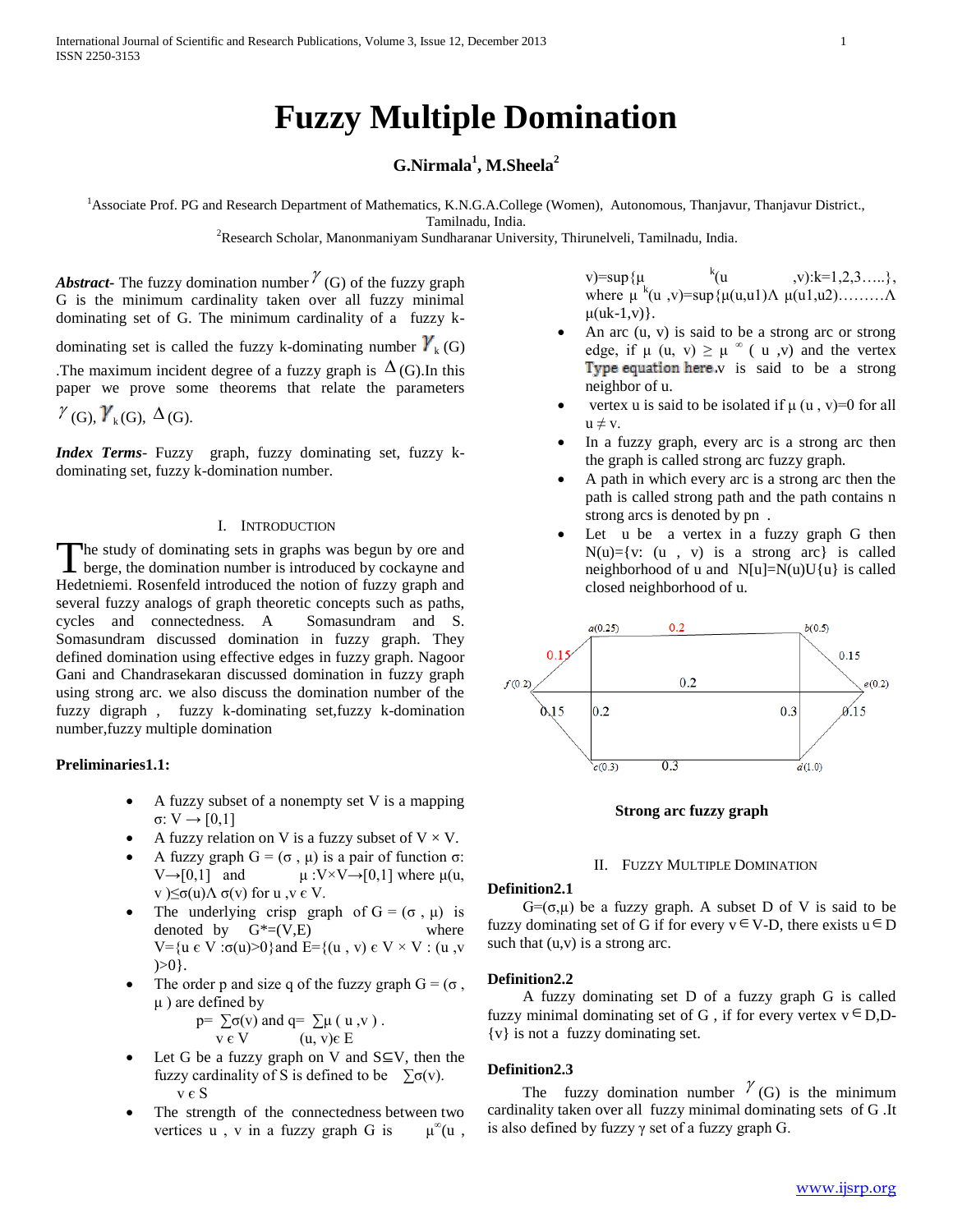International Journal of Scientific and Research Publications, Volume 3, Issue 12, December 2013 2 ISSN 2250-3153

### **Definition2.4**

 $G=(\sigma,\mu)$  be a fuzzy graph. And let D be a subset of V. A vertex  $v \in V-D$  is said to be fuzzy k-dominated if it is dominated

by at least k vertices in D. that is  $|N(v)|^{\overline{I}} |D| \ge k$ .

## **Definition2.5**

 In a fuzzy graph G every vertex in V-D is fuzzy kdominated ,then D is called a fuzzy k-dominating set.

## **Definition2.6**

 The minimum cardinality of a fuzzy k-dominating set is called the fuzzy k-domination number  $\boldsymbol{Y}_{k}(G)$ .

#### **Definition2.7**

 The fuzzy k-domination number of a fuzzy graph G and the fuzzy domination of a fuzzy graph G are equal when  $k=1$  that is if k=1 thenγ<sub>1</sub>(G)=γ(G).



 $D = \{a, d, g\}$  and V-D= $\{b, c, e, f, h\}$  $\gamma_1(G)=\gamma(G)$ .

## **Definition2.8**

G=  $(\sigma, \mu)$  be a fuzzy graph. And let D be a subset of V. also for1  $\leq j \leq k$ , if D is a fuzzy k-dominating set , it is also a fuzzy j-dominating set and then  $\gamma_i(G) \leq \gamma_k(G)$ .

#### **Definition2.9**

 A fuzzy dominating set D of a fuzzy graph G is called multiple dominating set of G if for each vertex in V-D be dominated by multiple(more than one vertex) vertices in D.

#### **Definition2.10**

G=  $(\sigma, \mu)$  be a fuzzy graph. The incident degree of a fuzzy graph is defined as number of incident arcs on a vertex v<sup>i</sup> **.** It is denoted as  $d(v_i)$ .

 The maximum incident degree of a fuzzy graph G is defined by  $\Delta(G) = V_{d(G):V} \in V$ 

## **Theorem2.1**

If D is a fuzzy  $\gamma$  set of a of a fuzzy graph G, then at least one vertex in V-D is not dominated by multiple vertices.

## **Proof:**



 $D = \{b, c, e, f, h\}$  and V- $D = \{a, d, g\}$  D is a fuzzy two dominating set

Let D be a fuzzy minimum dominating set in G and assume that every vertex in V-D is dominated by multiple vertices .Let  $u \in V$ -D and let v and w be two vertices in D which dominate u. It followsfrom our assumption that every vertex in V-D is dominated by at least one vertex in D-{v,w}.Therefore, the set  $=$ D-{v,w}<sup>Y</sup> {u} is fuzzy dominating set. But since  $|D^1|$ <|D|, contradict the assumption that D is a fuzzy minimum dominating set.

## **Theorem2.2**

If G is a fuzzy graph with  $\Delta(G) \ge k \ge 2$ , then  $\gamma_k(G) \ge \gamma(G)+k-2$ .

#### **Proof:**

 Let D be a fuzzy minimum k-dominating set in G, let  $u \in V-D$  and let  $v_1, v_2, v_3, \ldots, v_k$  be distinct vertices in D which dominate u .and  $\Delta(G) \ge k \ge 2$ , we know that V-D= $\phi$  because there is always a fuzzy k-dominating set, each vertex in V-D is dominated by at least one vertex in D-{ $v_2, v_3, \ldots, v_k$  }.

Therefore u dominates each vertex in{  $v_2, v_3, \ldots, v_k$  }, we know that the set  $D^1$  =D-{  $v_2, v_3, \ldots, v_k$  } Y {u}is a fuzzy dominating set in G. Therefore  $\gamma(G) \leq |D^1| = \gamma_k(G) - (k-1)+1 = \gamma_k$  $(G)-k+2.$ 

**Theorem2.3** For any fuzzy graph G,  $\mathcal{V}_k(G) \geq kn / (\Delta(G)+k)$ . **Proof:** 

 Let D be a fuzzy minimum k-dominating set and let t denote the number of arcs between D and V-D. since the degree of each vertex in D is at most  $\Delta$ , t $\leq \Delta$   $\boldsymbol{Y}_{k}$  (G). But since each vertex in V-D is adjacent with at least k vertices in D, we know t≥k(n-  $\gamma_k(G)$ ).combining these two inequalities produces  $\gamma_k$  $(G)\geq kn/(\Delta(G)+k).$ 

## III. CONCLUSION

 In this paper we define the concepts of fuzzy k-dominating set, fuzzy k-domination number .Next we introduce the fuzzy multiple domination and further we proved the theorems based on fuzzy domination number and fuzzy k-domination number of a fuzzy graph.